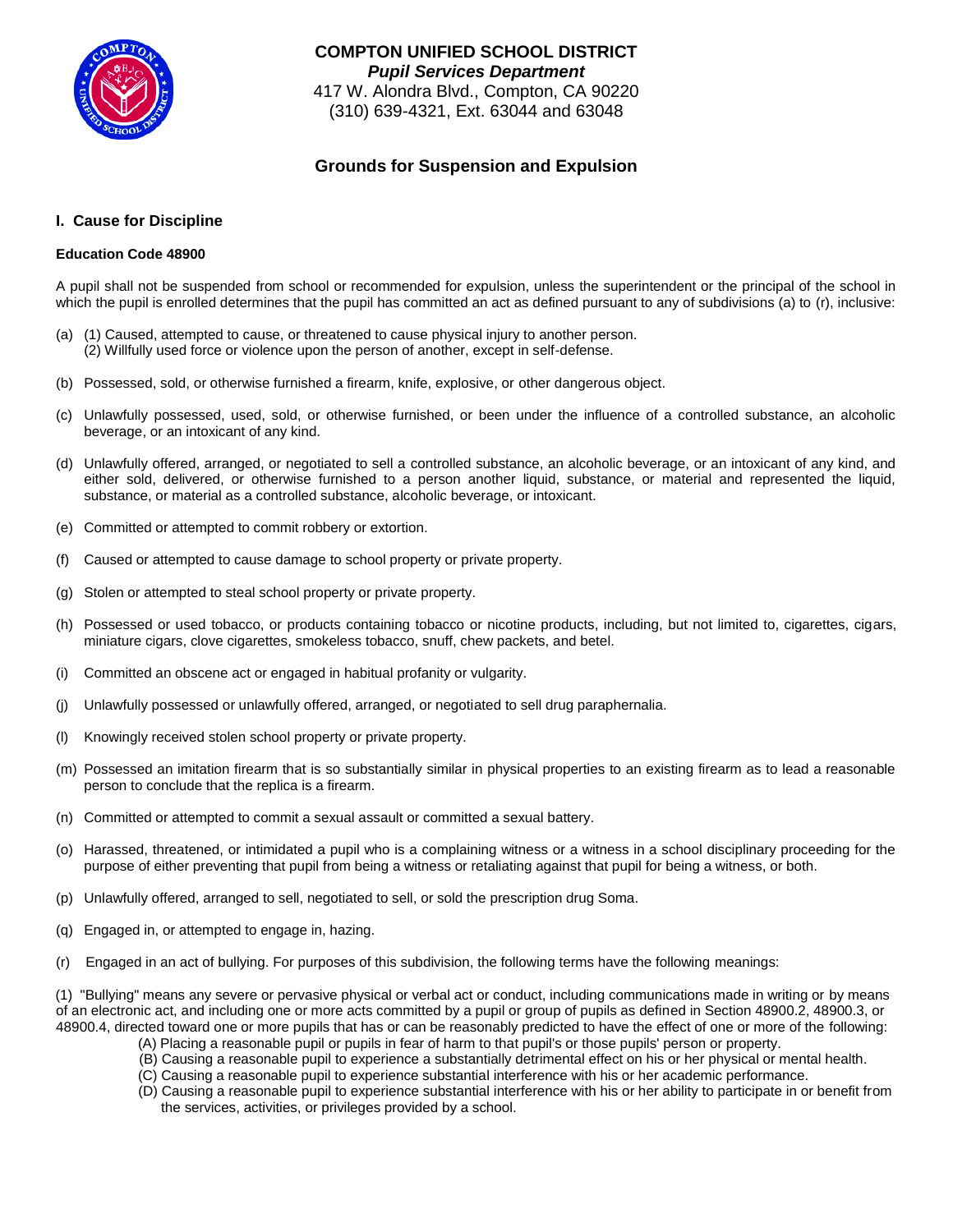(2) (A) "Electronic act" means the creation and transmission originated on or off the school site, by means the transmission, by means of an electronic device, including, but not limited to, a telephone, wireless telephone, or other wireless communication device, computer, or pager, of a communication, including, but not limited to, any of the following:

- (i) A message, text, sound, or image.
- (ii) A post on a social network Internet Web site including, but not limited to:

(I) Posting to or creating a burn page. "Burn page" means an Internet Web site created for the purpose of having one or more of the effects listed in paragraph (1).

(II) Creating a credible impersonation of another actual pupil for the purpose of having one or more of the effects listed in paragraph (1).

"Credible impersonation" means to knowingly and without consent impersonate a pupil for the purpose of bullying the pupil and such that another pupil would reasonably believe, or has reasonably believed, that the pupil was or is the pupil who was impersonated.

(III) Creating a false profile for the purpose of having one or more of the effects listed in paragraph (1). "False profile" means a profile of a fictitious pupil or a profile using the likeness or attributes of an actual pupil other than the pupil who created the false profile.

 (B) Notwithstanding paragraph (1) and subparagraph (A), an electronic act shall not constitute pervasive conduct solely on the basis that it has been transmitted on the Internet or is currently posted on the Internet.

(3) "Reasonable pupil" means a pupil, including, but not limited to, an exceptional needs pupil, who exercises average care, skill, and judgment in conduct for a person of his or her age, or for a person of his or her age with his or her exceptional needs.

- (s) A pupil shall not be suspended or expelled for any of the acts enumerated in this section, unless that act is related to school activity or school attendance occurring within a school under the jurisdiction of the superintendent of the school district or principal or occurring within any other school district. A pupil may be suspended or expelled for acts that are enumerated in this section and related to school activity or attendance that occur at any time, including, but not limited to, any of the following:
	-
	- (a) While on school grounds. (c) During the lunch period whether on or off the campus.
	- (b) While going to or coming from school. (d) During, or while going to or coming from, a school sponsored activity.
- (t) A pupil who aids or abets, the infliction or attempted infliction of physical injury to another person may be subject to suspension, but not expulsion, except that a pupil who has been adjudged by a juvenile court to have committed, as an aider and abettor, a crime of physical violence in which the victim suffered great bodily injury or serious bodily injury shall be subject to discipline pursuant to subdivision (a).
- (u) As used in this section, "school property" includes, but is not limited to, electronic files and databases.

### **This section shall not apply to pupils enrolled in kindergarten and grades 1 to 3, inclusive.**

48900.2 Committed sexual harassment as defined in Section 212.5.

- 48900.3 Caused, attempted to cause, threatened to cause, or participated in an act of, hate violence.
- 48900.4 Intentionally engaged in harassment, threats, or intimidation, directed against school district personnel or pupils, that is sufficiently severe or pervasive to have the actual and reasonably expected effect of materially disrupting classwork, creating substantial disorder, and invading the rights of either school personnel or pupils by creating an intimidating or hostile educational environment.

### **Education Code 48900.7**

Made terroristic threats against school officials or school property, or both. (applies to all grade levels)

### **II. Cause for Expulsion - - Education Code 48915(c), 48915(a) & 48902**

Except as provided in subdivisions (c) and (e), the principal or the superintendent of schools shall recommend the expulsion of a pupil for any of the following acts committed at school or at a school activity off school grounds, unless the principal or superintendent determines that expulsion should not be recommended under the circumstances or that an alternative means of correction would address the conduct.

- (a) Causing serious physical injury to another person, except in self-defense.
- (b) Possession of any knife or other dangerous object of no reasonable use to the pupil.
- (c) Unlawful possession of any controlled substance, except for one of the following:
	- **I. The first offense for the possession of not more than one ounce of marijuana, other than concentrated cannabis.**
	- **II. The possession of prescription medication or over the counter medication for use by the pupil, prescribed for the pupil, by a physician.**
- (d) Robbery or extortion.
- (e) Assault or battery upon any school employee.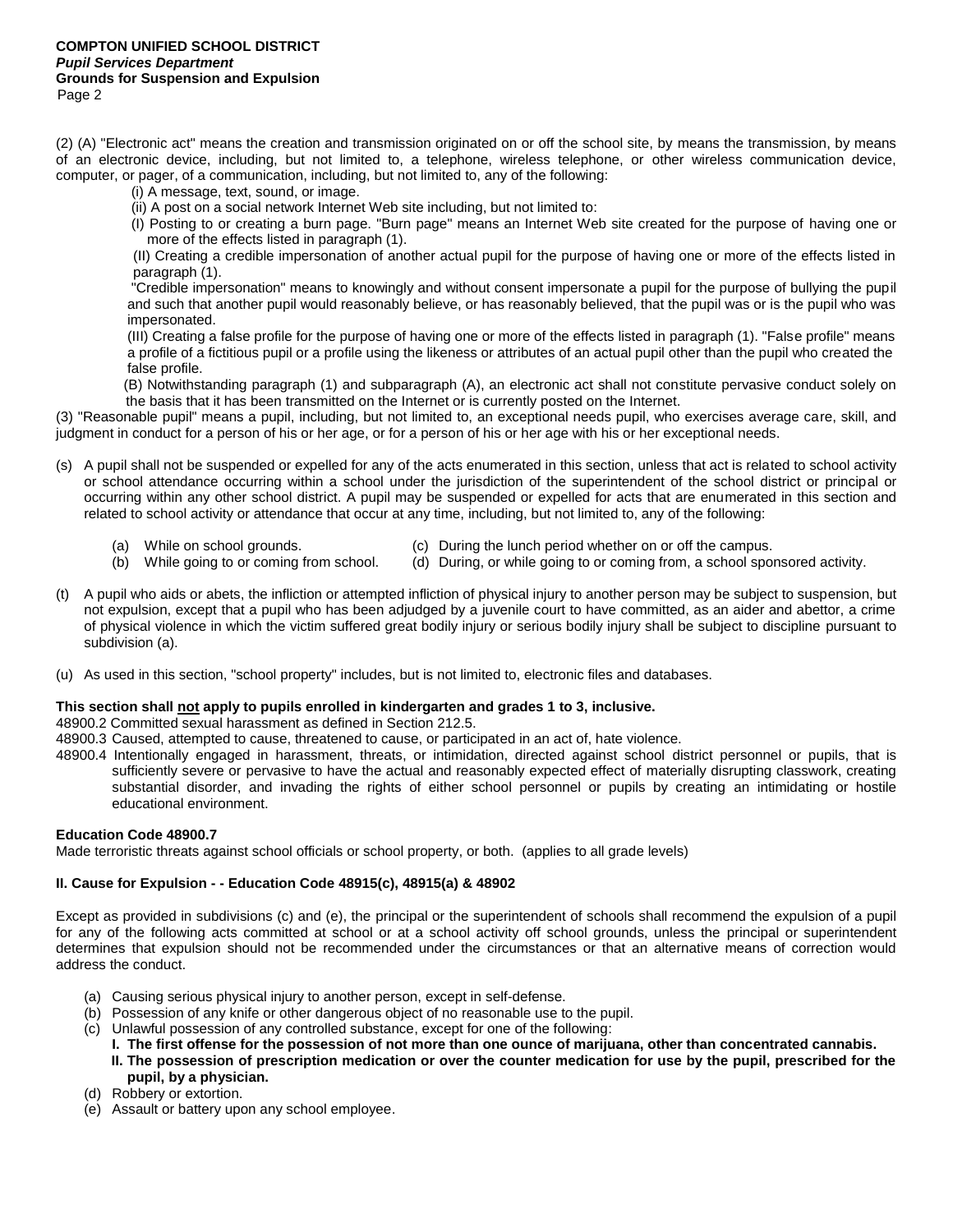- (b) Upon recommendation by the principal, superintendent of schools or by a hearing officer or administrative panel appointed pursuant to subdivision (d) of Section 48918, the governing board may order a pupil expelled upon finding that the pupil committed an act listed in subdivision (a) or in subdivision (a), (b), (c), (d), or (e) of Section 48900. A decision to expel shall be based on a finding of one or both of the following:
	- (1) Other means of correction are not feasible or have repeatedly failed to bring about proper conduct.
	- (2) Due to the nature of the act, the presence of the pupil causes a continuing danger to the physical safety of the pupil or others.
- (c) The principal or superintendent of schools shall immediately suspend, pursuant to Section 48911, and shall recommend expulsion of a pupil that he or she determines has committed any of the following acts at school or at a school activity off school grounds:
	- (1) Possessing, selling, or otherwise furnishing a firearm. This subdivision does not apply to an act of possessing a firearm if the pupil had obtained prior written permission to possess the firearm from a certificated school employee, which is concurred in by the principal or the designee of the principal. This subdivision applies to an act of possessing a firearm only if the possession is verified by an employee of a school district.
	- (2) Brandishing a knife at another person.
	- (3) Unlawfully selling a controlled substance.
	- (4) Committing or attempting to commit a sexual assault as defined in subdivision (n) of Section 48900 or committing a sexual battery as defined in subdivision (n) of Section 48900.
	- (5) Possession of an explosive.
- (d) The governing board shall order a pupil expelled upon finding that the pupil committed an act listed in subdivision (c), and shall refer that pupil to a program of study.
- (e) Upon recommendation by the principal, superintendent of schools, or by a hearing officer or administrative panel appointed pursuant to subdivision (d) of Section 48918, the governing board may order a pupil expelled upon finding that the pupil, at school or at a school activity off of school grounds violated subdivision (f), (g), (h), (i), (j), (k), (l), or (m) of Section 48900, or Section 48900.2, 48900.3, or 48900.4, and either of the following:
	- (1) That other means of correction are not feasible or have repeatedly failed to bring about proper conduct.
	- (2) That due to the nature of the violation, the presence of the pupil causes a continuing danger to the physical safety of the pupil or others.

### **III. Behavior on School Buses**

Because school bus passengers' behavior can directly affect their safety and the safety of others, riders shall follow the instructions and directions of the bus driver at all times (AR 5131.1). In the case of a severe violation or repeated offense, the rider may be denied transportation for a period of time determined by the principal, up to the remainder of the school year.

## **IV. Student and Parent/Guardian Acknowledgement**

I have received a copy of, have read, and agree to comply with Education Code 48900 and Education Code 48915, and Behavior on School Buses.

\_\_\_\_\_\_\_\_\_\_\_\_\_\_\_\_\_\_\_\_\_\_\_\_\_\_\_\_\_\_\_\_\_\_\_\_\_\_\_\_\_\_\_\_\_ \_\_\_\_\_\_\_\_\_\_\_\_\_\_\_\_\_\_\_\_\_\_\_\_\_\_\_\_\_\_\_\_\_\_\_\_\_\_\_\_\_\_\_\_\_

 $\_$  , and the set of the set of the set of the set of the set of the set of the set of the set of the set of the set of the set of the set of the set of the set of the set of the set of the set of the set of the set of th

Student's Signature **Parent/Guardian Signature** Parent/Guardian Signature

 $\_$  , and the set of the set of the set of the set of the set of the set of the set of the set of the set of the set of the set of the set of the set of the set of the set of the set of the set of the set of the set of th

Student's Printed Name **Parent/Guardian Printed Name** 

Date Date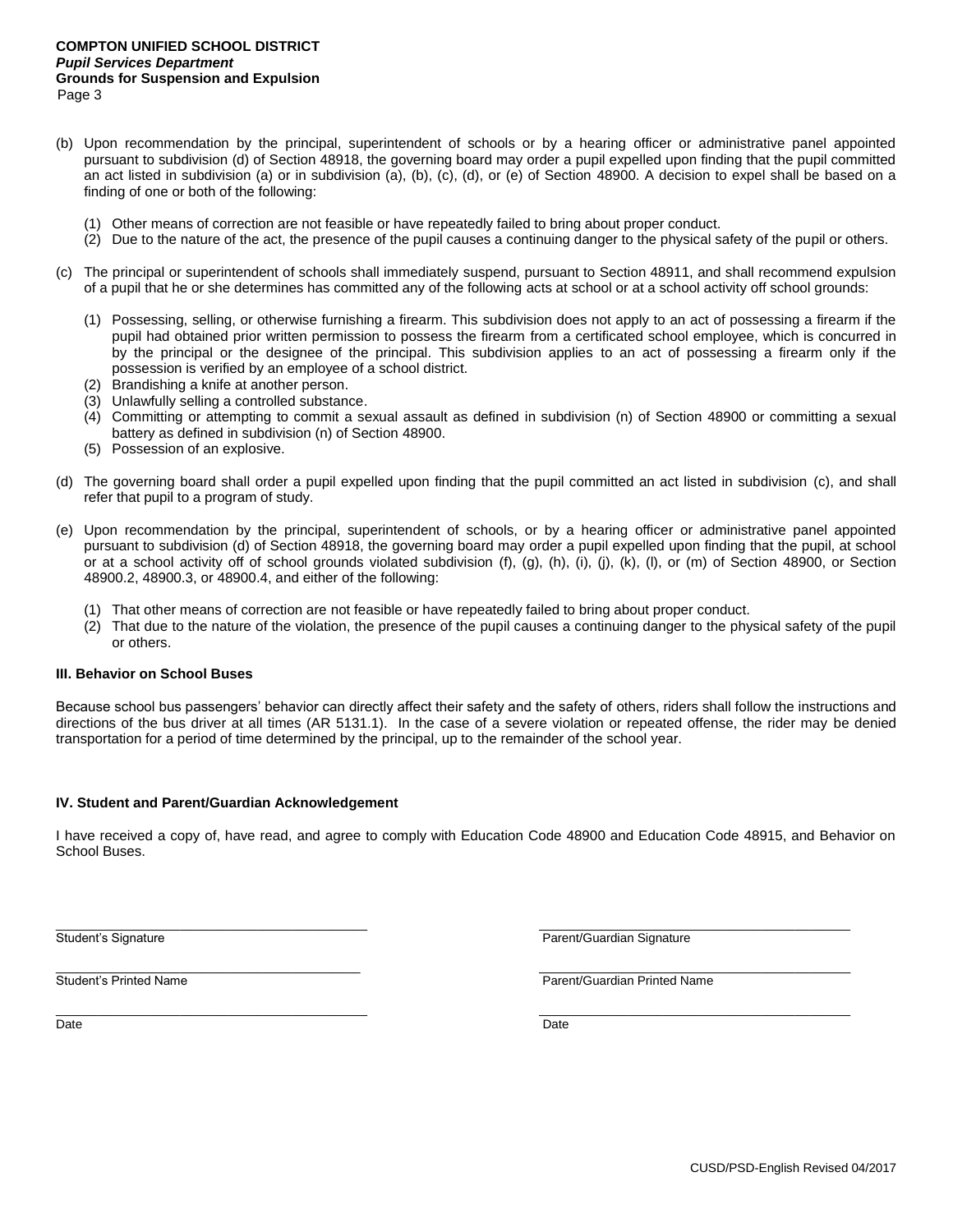

**DISTRITO ESCOLAR UNIFICADO DE COMPTON** *Departamento de Servicios Estudiantiles*  417 W. Alondra Blvd., Compton, CA 90220 (310) 639-4321, Ext. 63044 y 63048

# **Motivos para Suspensiόn y Expulsiόn**

# **I. Causa para Disciplina**

# **Cόdigo de Educación 48900**

Un alumno no podrá ser suspendido de la escuela o recomendado para expulsión, a menos que el superintendente o el director de la escuela en la que el alumno está matriculado determina que el alumno ha cometido un acto tal como se define en virtud de una de las subdivisiones (a) a (r) , incluido:

- (a) (1) Causó, intento causar, o amenazó con causar daño físico a otra persona. (2) Voluntariamente usό fuerza o violencia sobre otra persona, excepto en defensa propia.
- (b) Poseer, vender, o proporcionar un arma de fuego, cuchillo, explosivo, u otro objeto peligroso.
- (c) Ilegalmente poseer, usar, vender, o proporciono, o estar bajo la influencia de una sustancia controlada, una bebida alcohόlica, o un intoxicante de cualquier tipo.
- (d) Ilegalmente ofreciό, arreglό o negociό la venta de una sustancia controlada, una bebida alcohόlica, o intoxicante de cualquier tipo, y, o vendió, entregó, o de otra manera proporcionada a una persona otro líquido, sustancia o material y representado la sustancia líquida, o material como una sustancia controlada, bebida alcohólica, o intoxicante.
- (e) Cometido o intentado cometer robo o extorsión.
- (f) Causó o intentó causar daño a la propiedad escolar o propiedad privada.
- (g) Robó o intentó robar propiedad escolar o propiedad privada.
- (h) Poseer o usar tabaco, o productos que contengan productos de tabaco o nicotina, incluyendo pero no limitado a, cigarrillos, cigarros, cigarros miniatura, cigarrillos de clavo, tabaco sin humo, tabaco, paquetes masticables, y betel.
- (i) Cometió un acto obsceno o participó en profanidad habitual o vulgaridad.
- (j) Ilegalmente poseer o ilegalmente ofreció, arregló o negoció la venta de parafernalia de drogas.
- (l) A sabiendas recibir propiedad robada de la escuela o propiedad privada.
- (m) Poseer un arma de fuego de imitación que es tan substancialmente similar en propiedades físicas a un arma de fuego a una persona razonable a concluir que la réplica es un arma de fuego.
- (n) Cometido o intentado cometer un asalto sexual o cometer un asalto sexual.
- (o) Acosados, amenazados, o intimidó a un alumno que es un testigo acusador o testigo en un procedimiento disciplinario escolar con el propósito de prevenir que el alumno sea testigo o tomar represalias contra ese alumno por ser testigo, o ambos.
- (p) Ilegalmente ofreció, arregló la venta, negoció la venta, o vender el medicamento Soma.
- (q) "Engaged in, or attempted to engage in, hazing. 'Hazing' means a method of initiation or pre-initiation into a pupil organization or body, whether or not the organization or body is officially recognized by an educational institution, which is likely to cause serious bodily injury or personal degradation or disgrace resulting in physical or mental harm to a former, current, or prospective student. Hazing does not include athletic event or school-sanctioned events." (EC § 32051)
- (r) Participar en un acto de intimidación. Para los propósitos de esta subdivisión, los siguientes términos tienen los siguientes significados:

(1) "Intimidación" significa cualquier acto físico o verbal grave o generalizada o conducta, incluyendo las comunicaciones por escrito o por medio de un acto electrónico e incluye uno o más actos cometidos por un alumno o grupo de alumnos como se define en la sección 48900.2, 48900.3, o48900.4, dirigida hacia uno o más alumnos que tiene o puede predecirse razonablemente que el efecto de uno o más de los siguientes: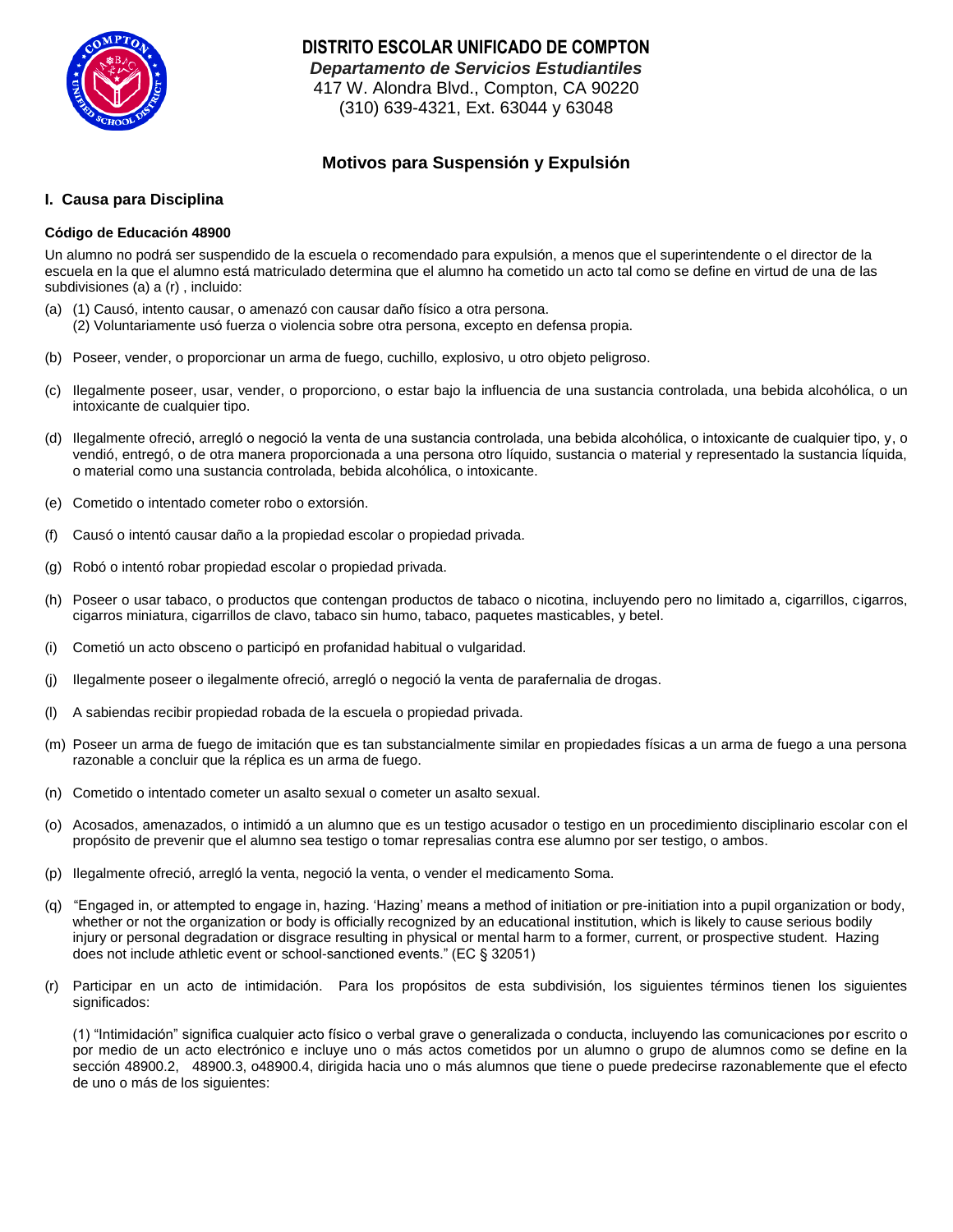(A) Colocación de un alumno o alumnos razonable por el temor de los danos para que el alumno o los alumnos de personas o a la propiedad.

- (B) Causando un razonable alumno que experiencia un afecto perjudicial sobre su salud física o mental.
- (C) Causando un razonable alumno que experiencia interferencia significativa con su rendimiento académico.

(D) Causando un razonable alumno que experiencia interferencia substancial con su capacidad de participar o beneficiarse de los servicios, actividades o privilegios de una escuela.

(2) (A) "Acta de electrónica" significa la creación y la transmisión que se originó en o fuera de la escuela, incluyendo, sin limitarse a, un teléfono, teléfono inalámbrico otro tipo de dispositivo de comunicación inalámbrica, ordenador, o busca de una comunicación, incluyendo, pero no limitado a, cualquiera de los siguientes:

- (i) Un mensaje, texto, sonido, o imagen.
- (ii) Un puesto sobre una sitio social Internet Web incluyendo, pero no limitado a:

(I) Publicar en o crear una pagina de la gradación. "Pagina de la Grabación" significa un sitio del Internet creado con el propósito de tener uno o más de los efectos enumerados en el párrafo (1).

(II) Creando una suplantación creíble de otra pupila real con el fin de tener una o más de los efectos enumerados en el párrafo (1).

"Suplantación creíble" significa a sabiendo y sin consentimiento suplantar a un alumno con el fin de intimidar a los alumnos, de tal manera que otro alumno que creemos razonablemente, o ha creído razonablemente, que el alumno haya sido o sea alumno que era representado.

(III) Crear un perfil falso con el fin de tener uno o más de los efectos enumerados en el párrafo (1). "Falso" significa un perfil ficticio de un alumno o un perfil con la semejanza o atributos de un alumno distinto del alumno que ha creado el falso perfil.

(B) No obstante el párrafo (1) y en el inciso (A) un acto electrónico no constituirá conducta generalizada únicamente sobre la base de que ha sido transmitida por el Internet o esta actualmente en el Internet.

(3) "Alumno razonable" significa un alumno, incluyendo, pero no limitado a, un alumno las necesidades excepcionales, que ejerce promedio de atención, habilidad, y el juicio de conducta de una persona de su edad o de una persona de su edad con su necesidades excepcionales.

- (s) Un alumno no podrá ser suspendido o expulsado por cualquiera de los actos enumerados en esta sección, a menos que ese acto está relacionado con la actividad escolar o asistencia escolar que ocurra dentro de una escuela bajo la jurisdicción del superintendente del distrito escolar o director o que ocurra dentro de cualquier otra distrito escolar. Un alumno puede ser suspendido o expulsado por actos que se enumeran en esta sección y relacionados con la actividad escolar o asistencia que se producen en cualquier momento, incluyendo pero no limitado a, cualquiera de los siguientes:
	-
	- (a) Mientras que están en la escuela. (c) Durante el periodo de almuerzo ya sea dentro o fuera del campus.
	- (b) Mientras va o viene de la escuela. (d) Durante, o mientras va o viene de una actividad patrocinada por la escuela.
- (t) Un alumno que ayuda o es cómplice, la imposición o intentar causar daño físico a otra persona puede ser objeto de suspensión, pero no la expulsión, salvo que un alumno que haya sido juzgado por un tribunal de menores que han cometido, como ayudante y cómplice, un delito de violencia física en la que la víctima haya sufrido lesiones corporales o daños corporales graves estarán sujetos a la disciplina de conformidad con el inciso (a).
- (u) Tal como se utiliza en esta sección, "propiedad escolar " incluye, pero no limitado a, archivos electrónicos y bases de datos.

### **Esta sección no se aplicará a los alumnos matriculados en kindergarten y los grados 1 a 3, ambos inclusive.**

48900.2 Cometido acoso sexual como se define en la Sección 212.5.

- 48900.3 Causó, intentó causar, amenazó con causar, o participó en un acto de, odio la violencia.
- 48900.4 Intencionalmente participar en el acoso, amenazas o intimidación, dirigida contra el personal del distrito escolar o alumnos, que es lo suficientemente severo o penetrante para tener el efecto real y razonablemente esperado de interrumpir el trabajo de clase, creando un desorden substancial, e invadiendo los derechos de cualquiera de personal de la escuela o los alumnos mediante la creación de un ambiente educativo intimidante u hostil.

## **Cόdigo de Educación 48900.7**

Hecho amenazas terroristas contra funcionarios de la escuela o la propiedad escolar, o ambos. (se aplica a todos los grados)

## **II. Causas de Expulsión - - de Cόdigos de Educación 48915(c), 48915(a) & 48902**

Salvo lo dispuesto en las subdivisiones (c) y (e), el director o el superintendente de las escuelas deberá recomendar la expulsión del alumno por cualquiera de los siguientes actos cometidos en la escuela o en una actividad escolar fuera de la escuela, a menos que el director o el superintendente determina que la expulsión no se recomienda en las circunstancias o que una forma alternativa de corrección de la conducta.

- (a) Causar lesiones físicas graves a otra persona, excepto en defensa propia.
- (b) La posesión de un cuchillo u otro objeto peligroso de ningún uso razonable para el alumno.